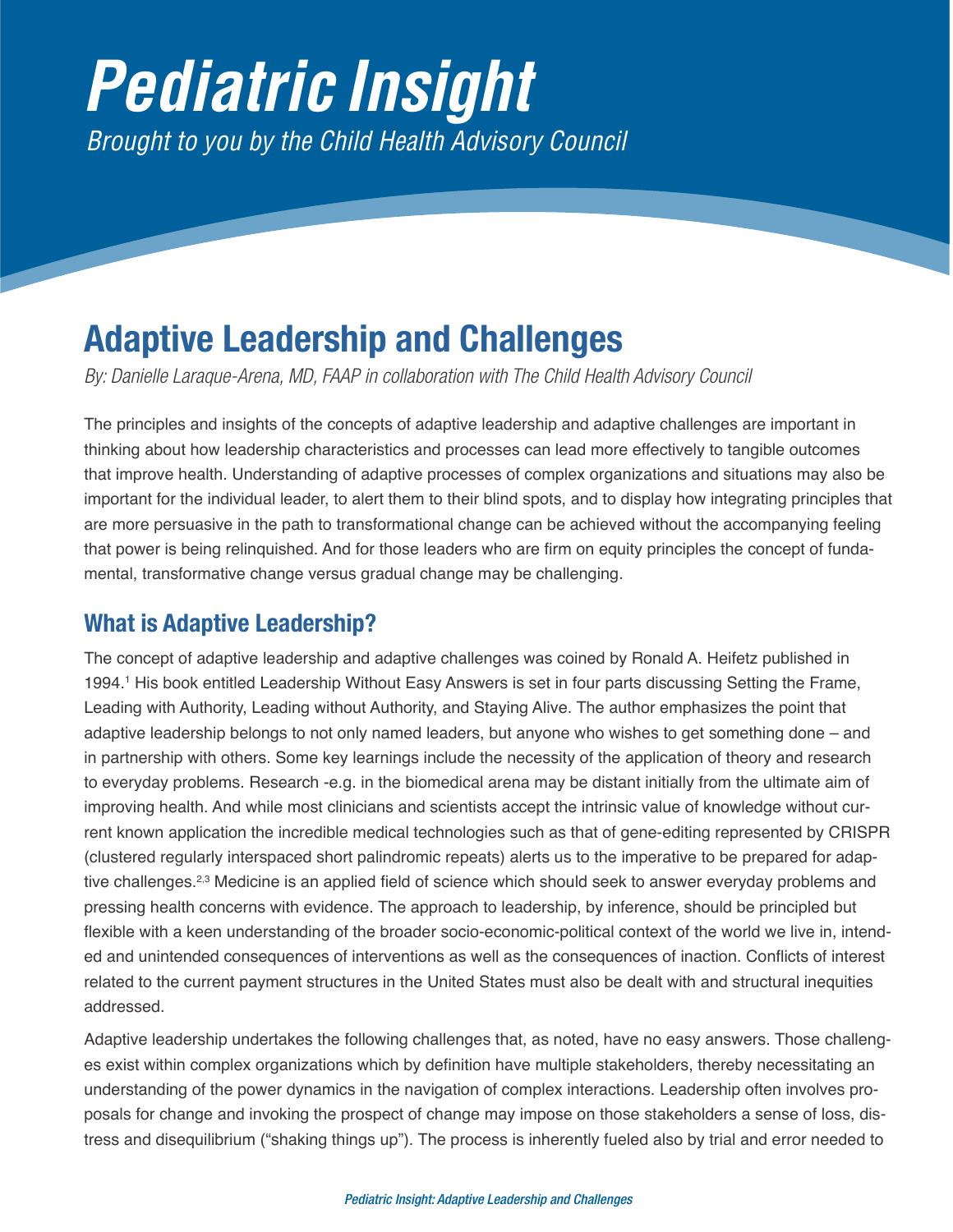arrive at comprehensive solutions to organizational challenges, and thus must specifically deal with stakeholder issues of identity, relationships and loyalties and avert the tendencies to cancel efforts of change. The principles of change management are well known to most and have some overlap with adaptive principles including the recognition that both emotional and situational components are at play.4 Deeply seated feelings and reactions place demands requiring time and patience. Understanding adaptive leadership challenges allows leaders to better interpret and respond to the tensions that lead to avoidance in tackling complex problems and the appeal of the status quo.<sup>5-8</sup> It is easier not to change.

#### **Adaptive Leadership and Framing**

The literature does point to the framing of a problem as critical to how relevant data are considered and lead to action intended to resolve a problem of interest. The authors Vanessa Northington Gamble and Deborah Stone examining US Policy on Health Inequities: The Interplay of Politics and Research exemplified how framing of the problem of health disparities might yield different actions and policies if the charge or framing of that problem were different.<sup>9</sup> We use the example of the charge given by the US federal government to address the problem of health disparities with a justice strategy. The Civil Rights Commission, the agency which investigates deprivations in civil rights when asked to tackle the issue of health disparities began by stating the root cause of inequities/disparities to be discrimination and lack of fairness. The process for the commission then extended to fact-finding, with the research seeking to understand when, where and how discrimination happens and how anti-discrimination law could be enforced. The outcome of this analysis yielded a clear directive to specified agencies and actors who could apply the findings to resolve the noted disparities. Contrast this with the same charge given to the Institute of Medicine (IOM) where the strategy was a scientific one. This process began similarly with accumulation of data. The framing of the causes of disparities in this scientific approach was seen as multiple and complex. The research aimed to untangle the causal factors necessary for action. The presumption was that scientific research was a prerequisite to effective policy action. The scientific analysis by the IOM in its document Unequal Treatment<sup>10</sup> did not, unlike the task given the Civil Rights Commission, give a directive to any specific agency whose responsibility it would be to resolve the problem of disparities in care. The outcomes of these approaches are discussed by Gamble and how the different framing approaches determine the timeline and the success of the resolution of the defined problem.

The contrast between technical versus adaptive work is relevant to the discussion on framing. In medicine many protocols and lines of authority have already dictated how medical issues are tackled. For example, the response to trauma (in hospital and out of hospital care) is well established with well-rehearsed protocols that have become the norm.<sup>11</sup> Development of these protocols may have at first been difficult and will likely continue to require refinement, but the basics have been established and become more technical in nature. But the response to new challenges – for example the COVID-19 pandemic, HIV/AIDS in the 80s and 90s, our response to racism – require organizational actions that are not so easy, create stressful situations, and require leadership to manage that disruption to arrive at creative, feasible and accepted solutions. Those in positions of authority may not have easy answers to these problems and may decide on inaction, avoidance, or maladaptive solutions.

A way out of this quandary is to step back and set the framing of the problem in a way that leads to clear directives for particular teams and agencies and invites a spirit of collaboration for the greater good. Dealing with tensions is not easy and socialization of the proposed solutions may lead to imposed delays in implementation or torpedoing of the entire change process. Adaptive leadership that is managed leads to adaptive work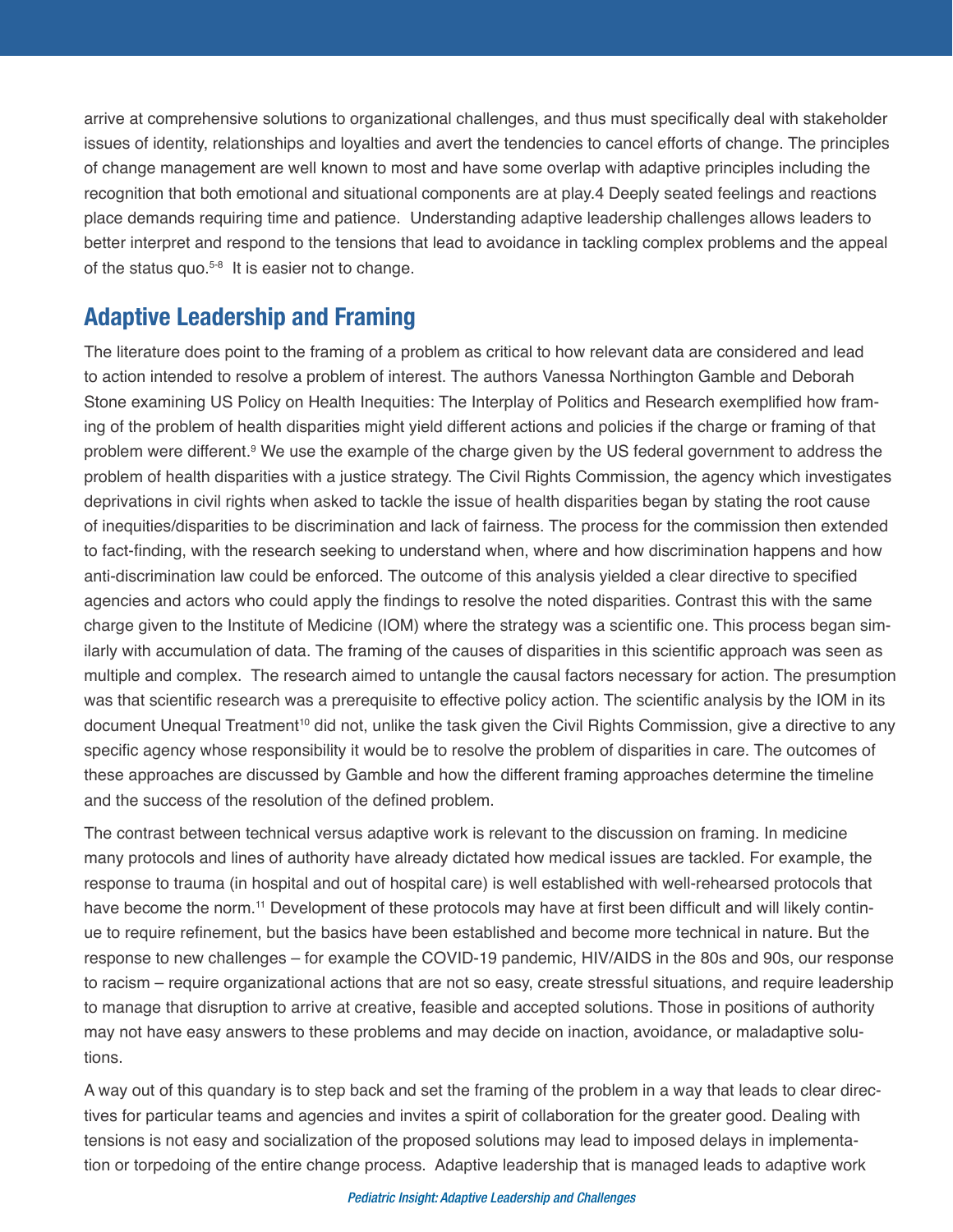with various levels of complexity. In one situation a technical solution is possible but needs to be implemented through a partnership in roles and responsibilities. In other situations, there may be neither a technical solution nor the implementation strategy, so leadership is needed to first frame the problem being addressed, learning is necessary to define that problem and then to create/implement the solution.

A useful concept in facing adaptive challenges is relayed in the decision quality chain. This chain begins by setting the appropriate frame as discussed, then exploring various creative alternatives, pulling in relevant and reliable data, examining the clear values and tradeoffs, applying sound reasoning and then most importantly committing to action.12 The frame specifies the problem or opportunity to be addressed and as described by Spetzler, has three components to be addressed:

- 1. The purpose in making the decision;
- 2. The scope of what will be included or excluded;
- 3. The perspective on the problem.

Involvement of all the key stakeholders in this process is necessary and conversations are needed to illuminate participants thoughts for each of the components and to discuss alternatives that invite genuine conversations of the tradeoffs and the benefits. Consensus regarding the framing is essential in proceeding through the decision quality chain. Leadership is required to hold true to the commitment to action. Many strategic plans sit on a shelf with no real plan for action. Budgetary commitment needs to accompany any proposed solution for the community of stakeholders to believe that the commitment is credible.

### **Recognizing One's Blind Spots and Acceptance of Change as a Leader:**

As leaders, we all have blind spots or beliefs that are so deeply held that it is hard to fathom a different course of action. The quality decision chain processes and the understanding of the challenges of adaptive leadership can allow discussion of alternative views that perhaps can be reconciled without betraying one's deeply held beliefs. Money, and the challenges of competing resources is one that must be tackled head on. Global budgeting methodologies that combine funding for clinical operations, research, education and community outreach can be arrived at through budget systems and policy, business plans and capital budgets, operating budgets of various fiscal units, and service line development to achieve a common goal.13 Win-win situations can be derived from disciplined funding streams that invest in joint strategic funds to solve complex problems.

#### **Summary: Leaders Must Lead**

Transactional (Technical) versus Adaptive problems/challenges/opportunities, the former relates to administrative responsibilities that deal with expected, routine problems. These need to be done ethically and with precision but they don't generally involve innovation, risks and progressive learnings in complex situations. Facing more complex or novel problems requires courage, innovation, commitment to cognitive diversity, and accepting disequilibrium to arrive at novel solutions. Bold leadership with or without authority (that is then claimed) at all levels of the organizational hierarchy becomes essential.

Future challenges for divisions, departments, schools of medicine and public health, and health science universities is the reconciliation of priorities, global budgeting strategies, revised physician compensation models and a commitment to organizational justice and equity.<sup>14-16</sup> These challenges need to be met and centered around firm adherence to our collective purpose to improve both individual and community health.